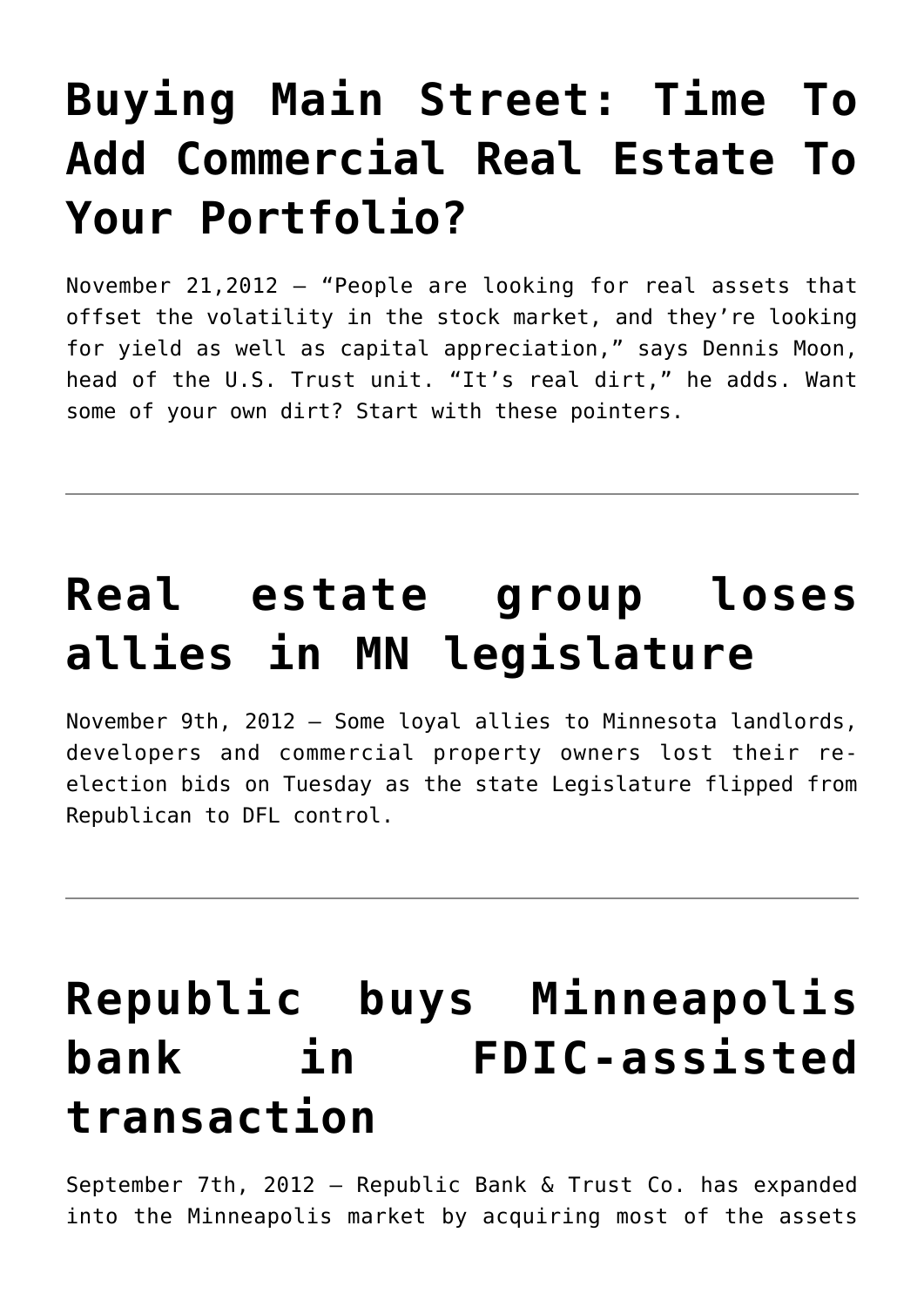and liabilities of First Commercial Bank from the Federal Deposit Insurance Corp.

### **[Expert panel discusses lack](https://resultsrealestateinc.com/in-expert-panel/) [of downtown Minneapolis](https://resultsrealestateinc.com/in-expert-panel/) [office construction](https://resultsrealestateinc.com/in-expert-panel/)**

May 4, 2012 – panel of local commercial real estate experts discussed the lack of new downtown office construction and several other issues prior to the Best in Real Estate awards handed out by the Minneapolis/St. Paul Business Journal.

# **[U.S. budget blueprint could](https://resultsrealestateinc.com/in-us-budget/) [shake housing finance](https://resultsrealestateinc.com/in-us-budget/)**

April 2,2012 – Popular tax credits used in development are on chopping block

# **[Stadium debate puts](https://resultsrealestateinc.com/in-stadium-debate/)**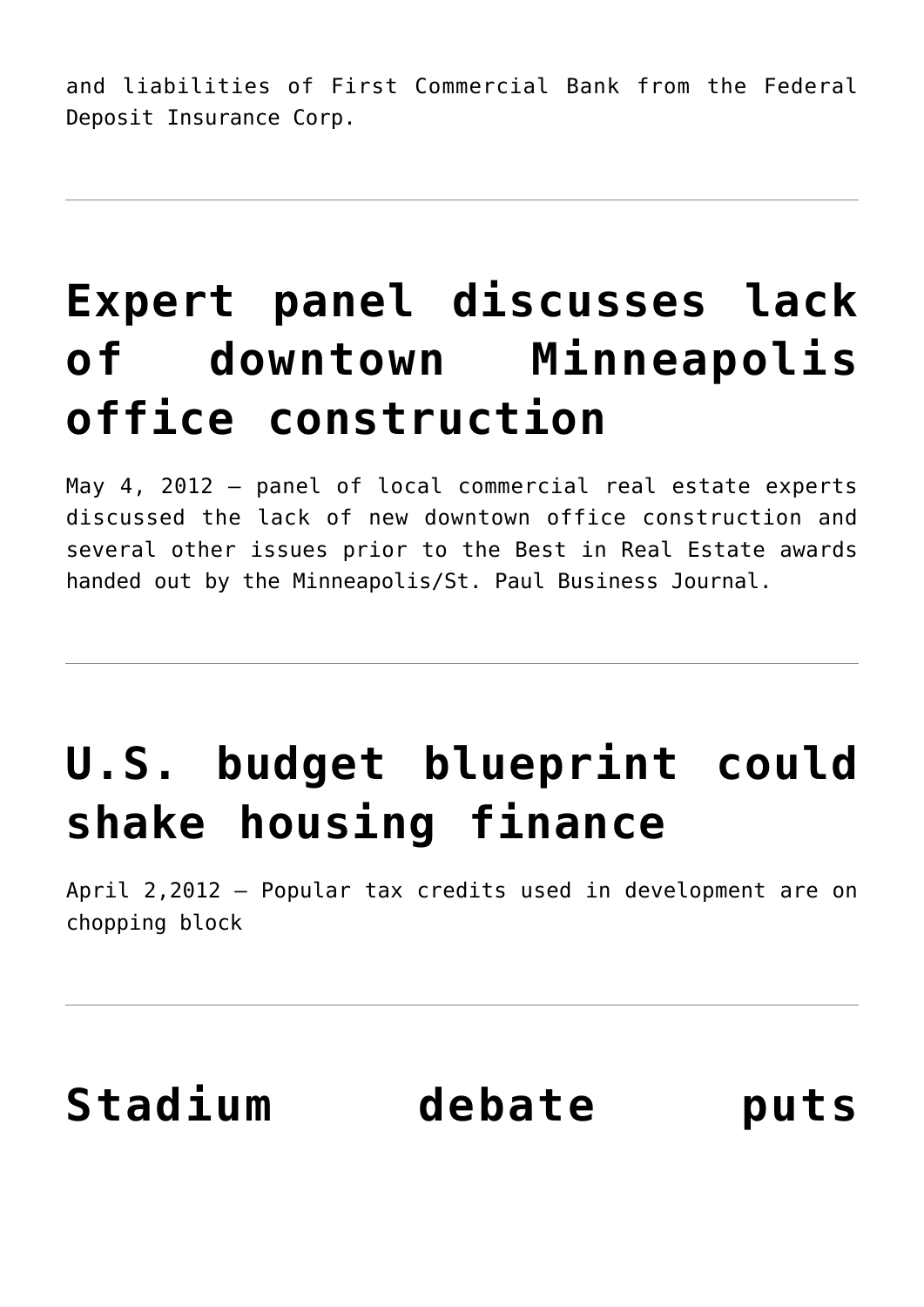### **[downtown's last frontier](https://resultsrealestateinc.com/in-stadium-debate/) [front and center](https://resultsrealestateinc.com/in-stadium-debate/)**

March 12, 2012 – The sprawling parking lots and hodgepodge of buildings surrounding the Metrodome have become a crucial expanse in a downtown with little room left to expand.

## **[Hennepin County and](https://resultsrealestateinc.com/in-hennepin-county-and-minneapolis/) [Minneapolis still largely on](https://resultsrealestateinc.com/in-hennepin-county-and-minneapolis/) [sidelines in stadium push](https://resultsrealestateinc.com/in-hennepin-county-and-minneapolis/)**

November 15, 2011 – With a host of issues like light rail ridership and civic pride on the line, Hennepin County officials are keeping their powder dry in the event that they can find an opening to advance a Minnesota Vikings stadium plan.

## **[Commercial property prices](https://resultsrealestateinc.com/in-commercial-property-prices/) [stay flat in October](https://resultsrealestateinc.com/in-commercial-property-prices/)**

November 4th, 2011 – Commercial real estate values have risen substantially since the trough of 2009 but remained flat in October, an industry analyst said